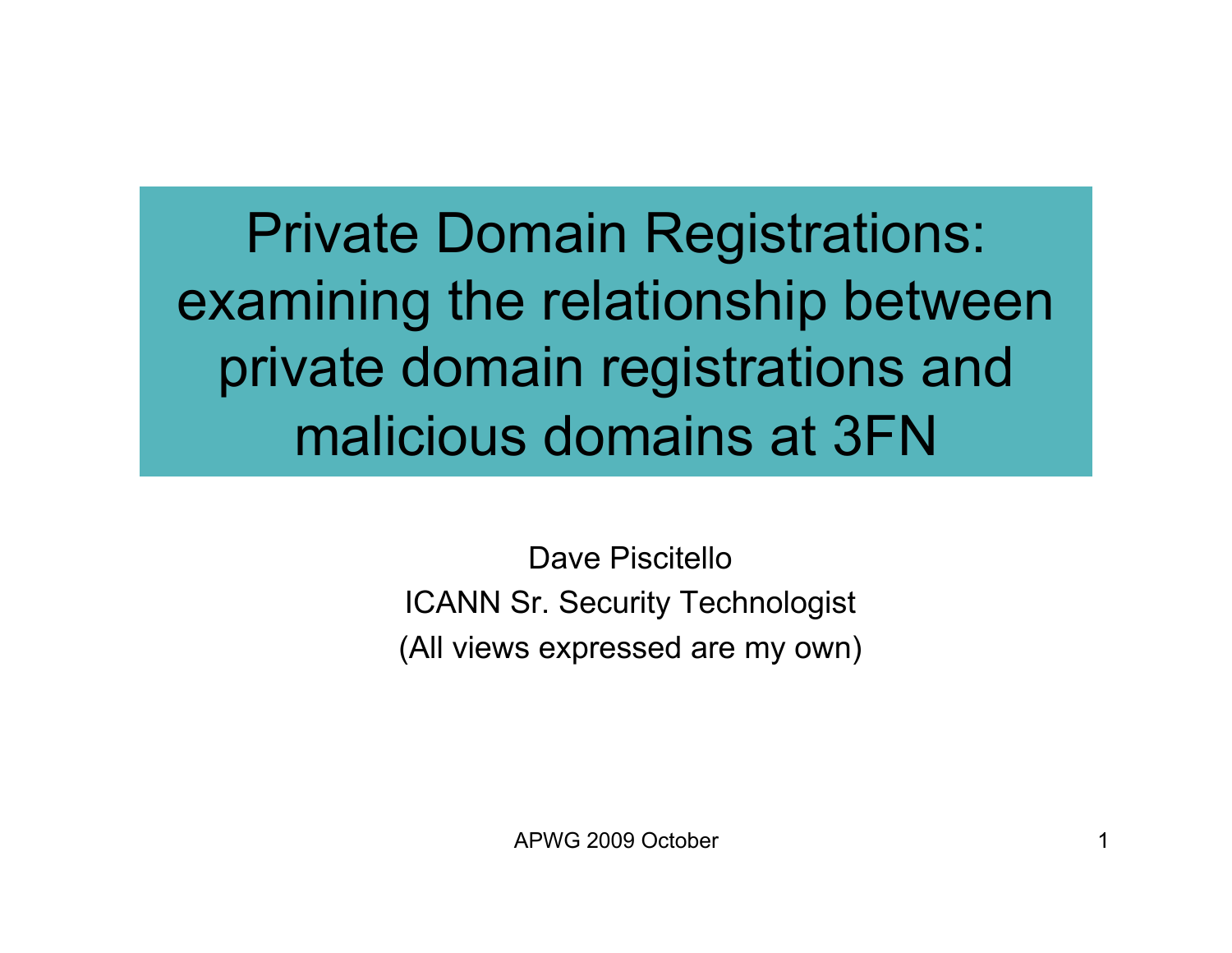## Background

#### 3FN shut down by FTC FireEye studies 3FN content Why use 3FN as the basis for a case study?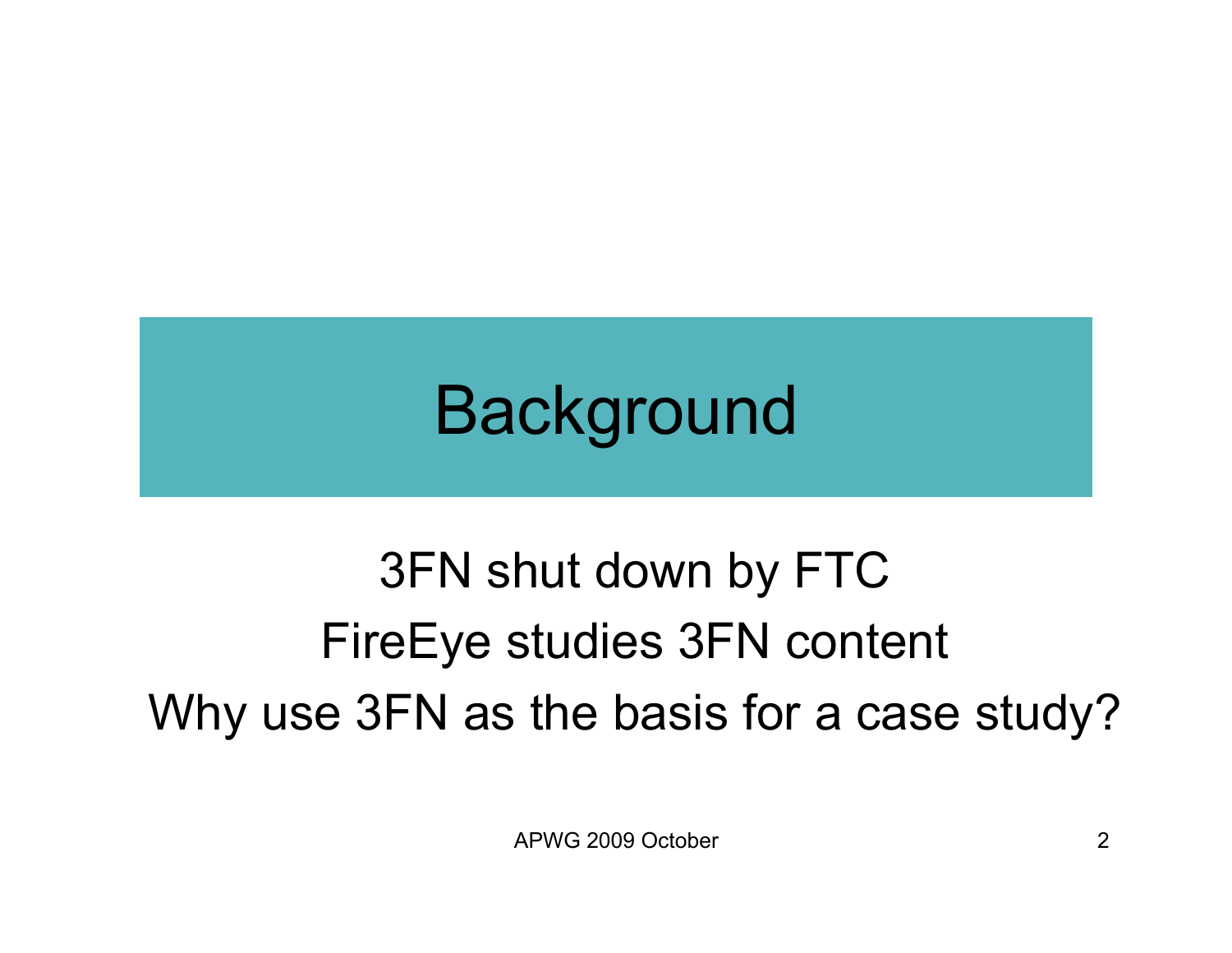## FTC shuts down 3FN

- 4 June 2009: District court judge orders shut down of 3FN Service at the request of the FTC
- FTC alleges that 3FN
	- "actively recruits and colludes with criminals seeking to distribute illegal, malicious, and harmful electronic content including child pornography, spyware, viruses, …
	- advertised its services "in a forum established to facilitate communication between criminals."
	- actively shielded criminal clientele by ignoring take-down requests issued by security community, or shifting its criminal elements to other IP addresses it controlled to evade detection. *http://www.ftc.gov/opa/2009/06/3fn.shtm*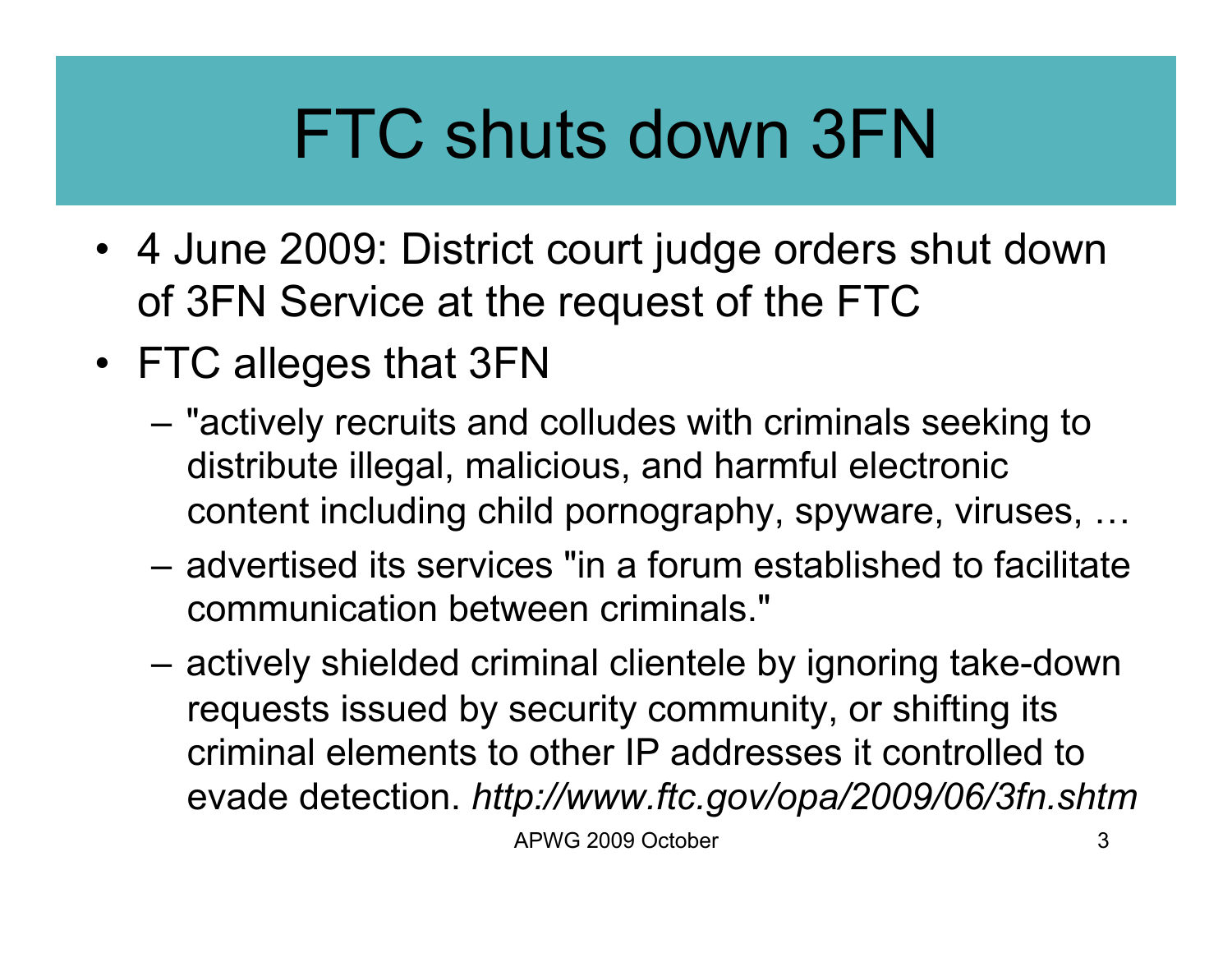## FireEye studies 3FN content

- FireEye Malware Intelligence Labs
	- approached by law enforcement (not FTC) looking for evidence of malicious activities at 3FN
	- analyzes content hosted at addresses from IP blocks allocated to 3FN
	- Publishes results in the *Bad Actors* series at *http://blog.fireeye.com/research/*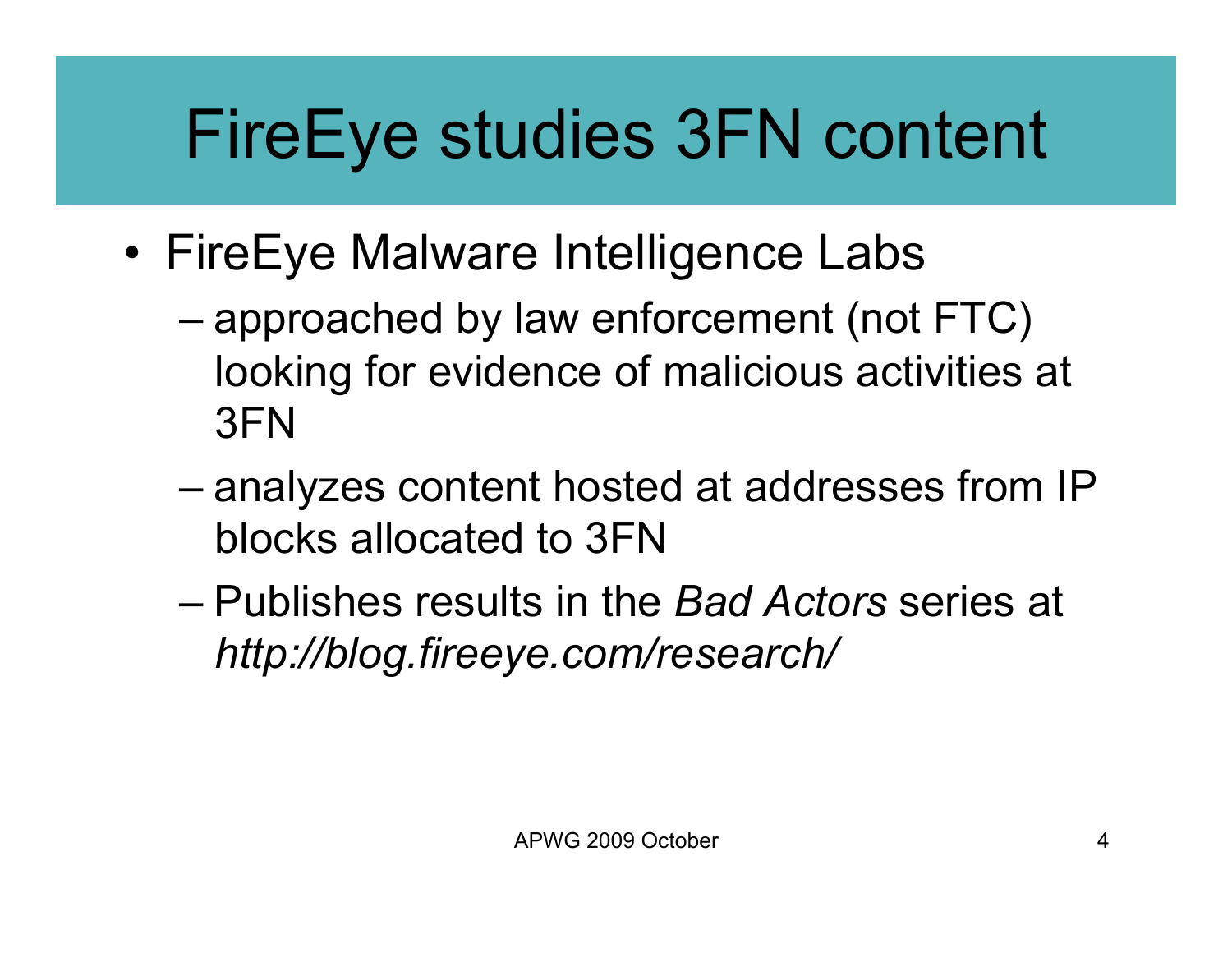## Why 3FN as basis for a case study?

- 3FN is an alleged locus of malicious domain activity
	- Over 400 domains from multiple GTLDs and registrars
	- Multiple private domain registration services
	- Black- and block-lists have data associated with many 3FN domains
- Concentration of alleged miscreant activity creates opportunity to study private domain registrations to answer a specific question:
	- How prevalent are private domain registrations among domains hosted at 3FN?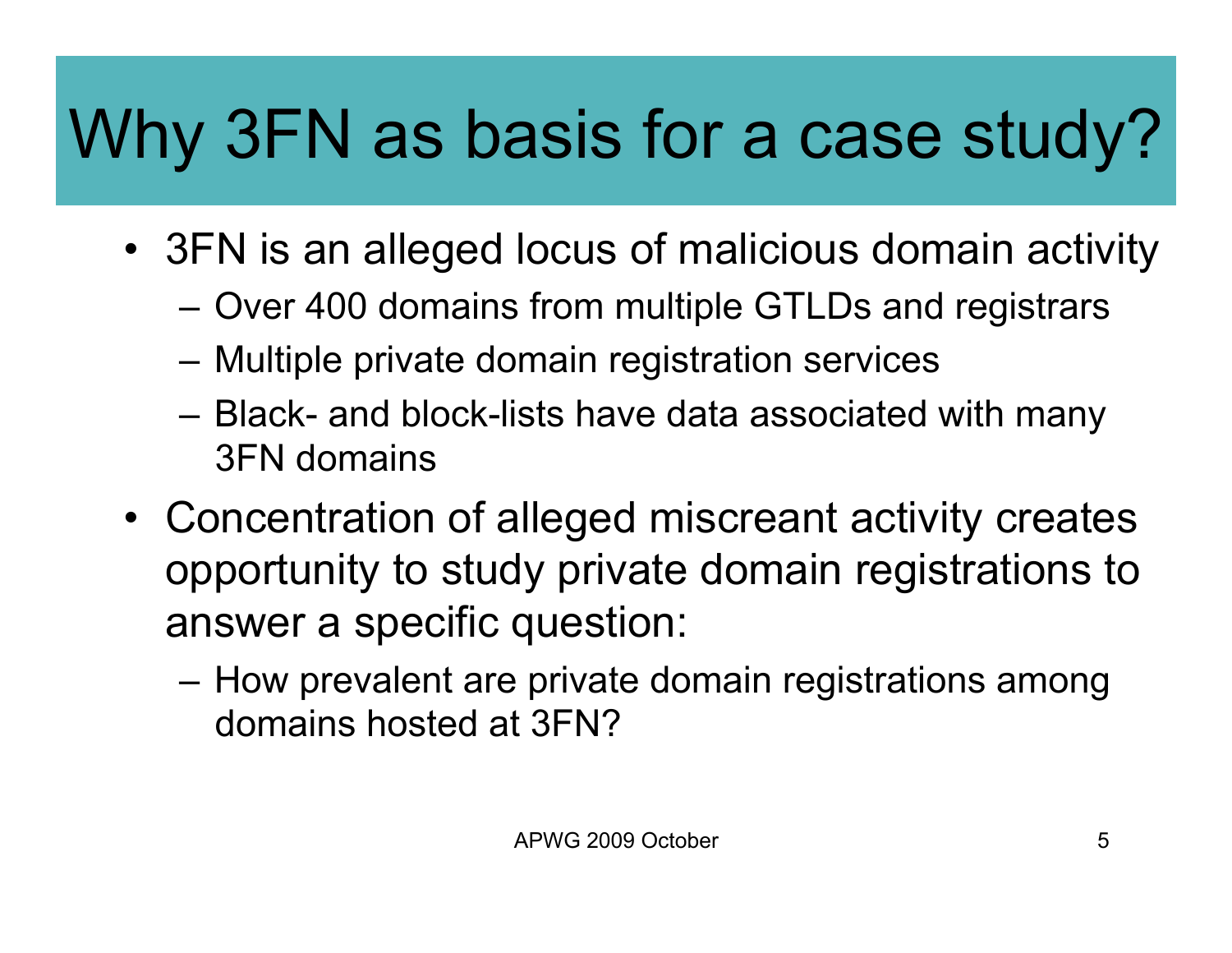How prevalent are private domain registrations among domains hosted at 3FN?

> 3FN Sample: domains, TLDs Private domain registrations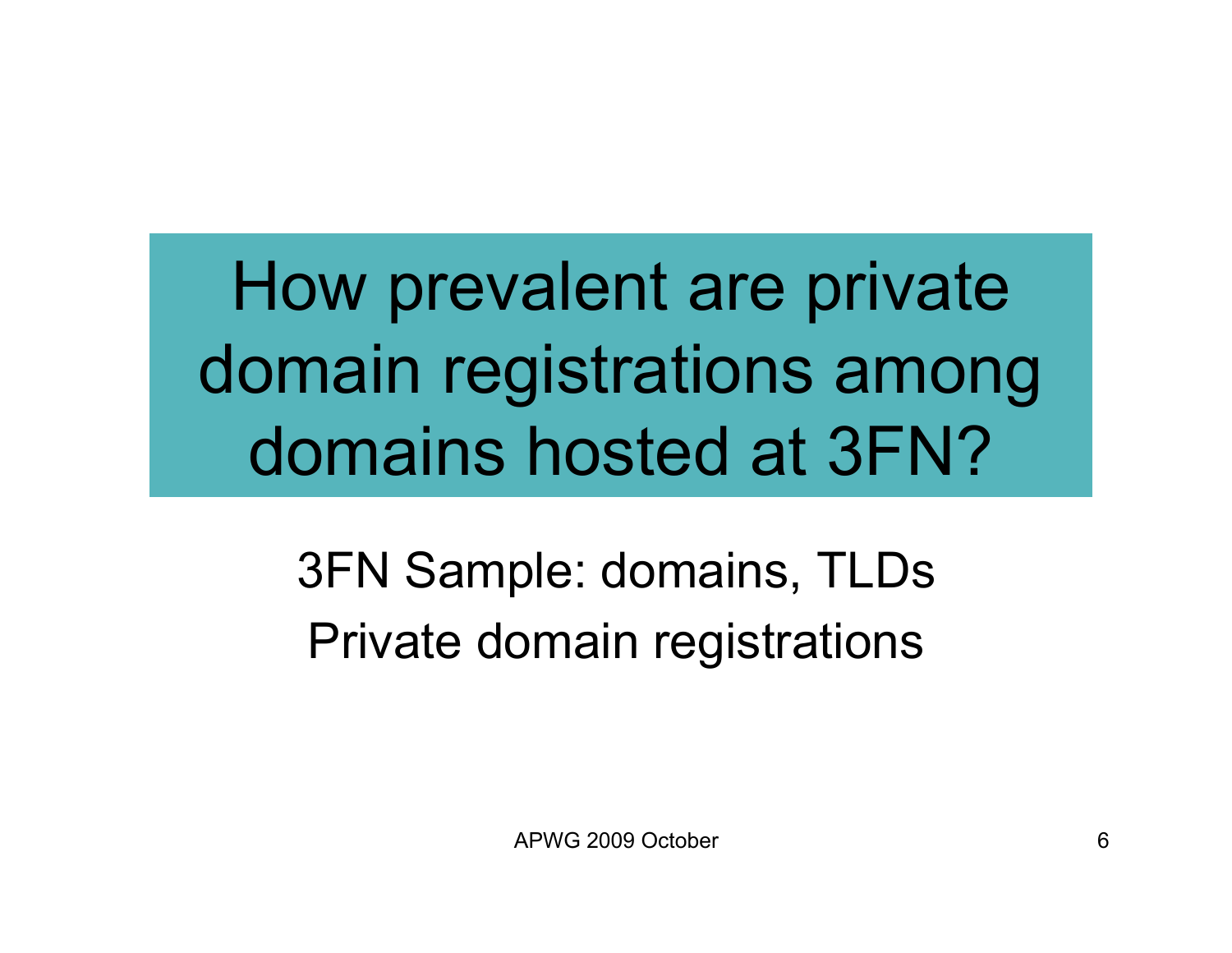## 3FN sample: domains, TLDs

- 403 domains in data set
	- Included two CCTLDs
- Used 384 in study from
	- $-$  BIZ,
	- COM,
	- INFO,
	- NET,
	- ORG,
	- US

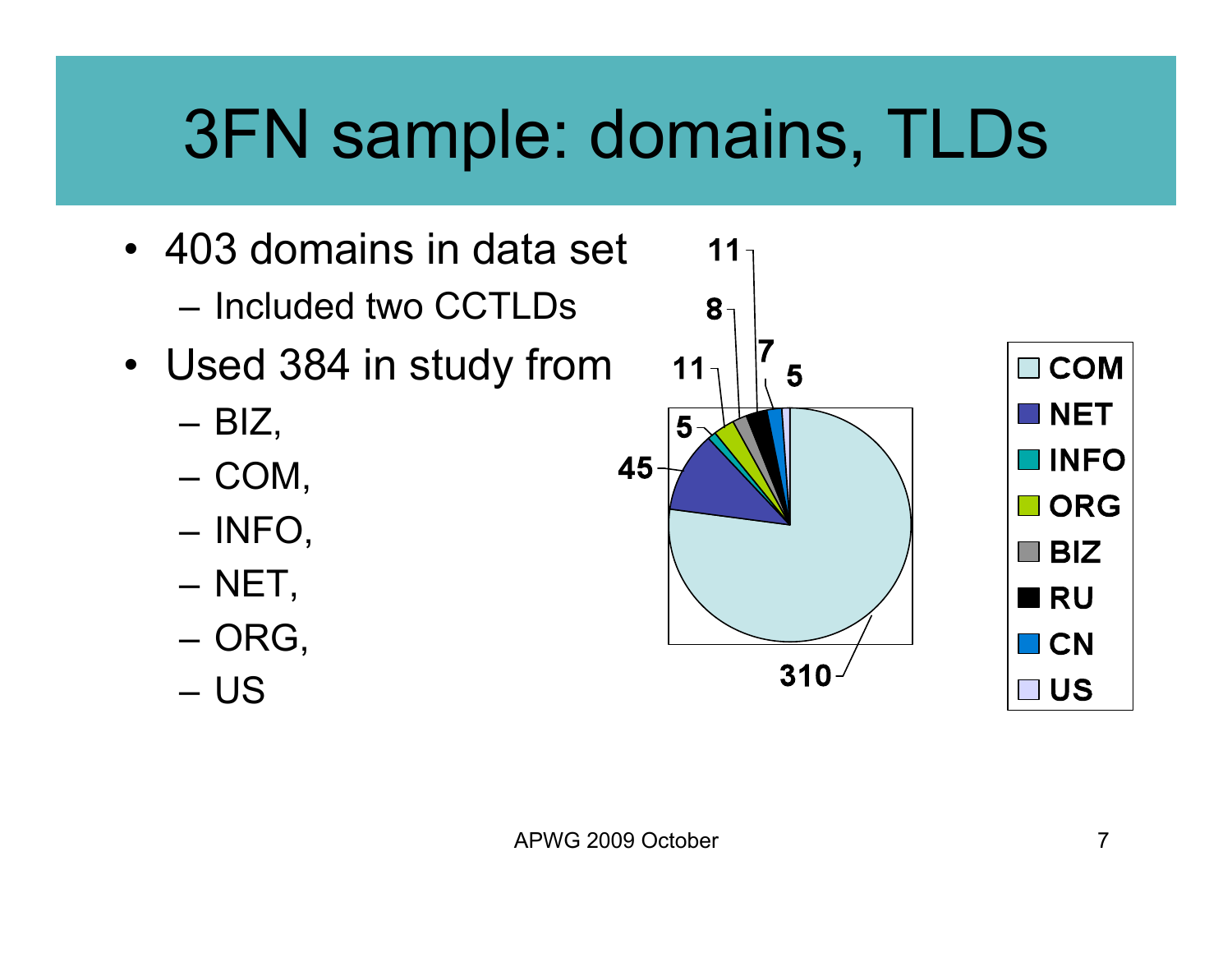#### Private domain registrations in 3FN sample  $\Box$  4%

- 3FN sample
	- 145 of 384 domains used in study were private domain registrations (38%)
- Other studies (NORC)
	- 580 of 2352 domains used in the study were private or
	- domain registrations (25%)

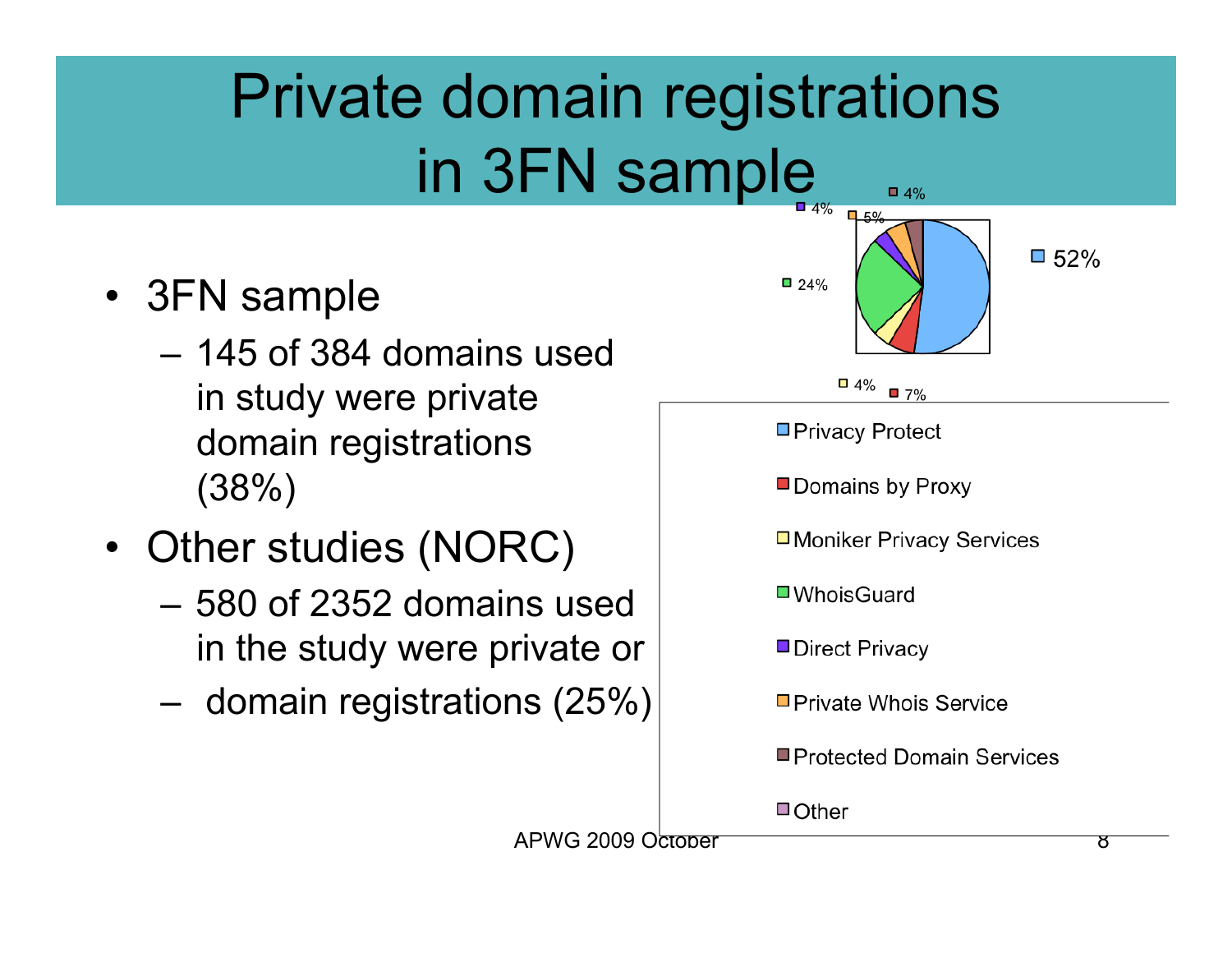How many "3FN" domains with private domain registrations allegedly host criminal or malicious content?

#### Methodology Reporting tools, block-and black-lists Results, Findings, Possible remedies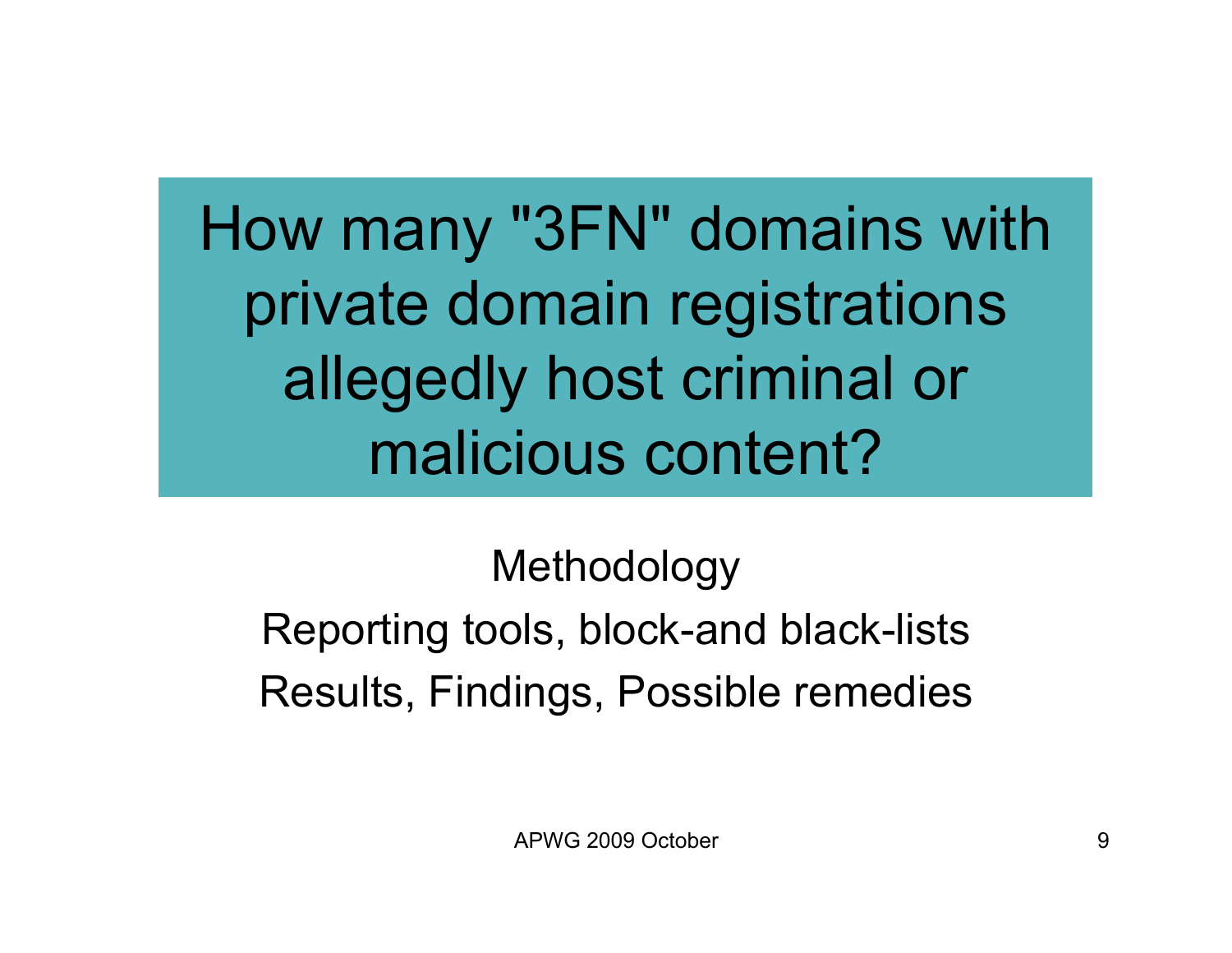## Methodology

- Query block- and black-lists for reports against
	- Domain name
	- IP address while hosted at 3FN
	- New IP address (if domain remains hosted)
- Spam/malware feed data (courtesy of FireEye)
- Count domains with 1+ reports of malicious activity
- Malicious activities reported among lists include:
	- Spam hosting
	- Phishing
	- Child pornography<sup> $\circ$ </sup>
	- Malware hosting
	- Search or click fraud
- Illegal pharma
- Digital rights infringements (illegal MP3 downloads)
- Hosting DNS for any of above activities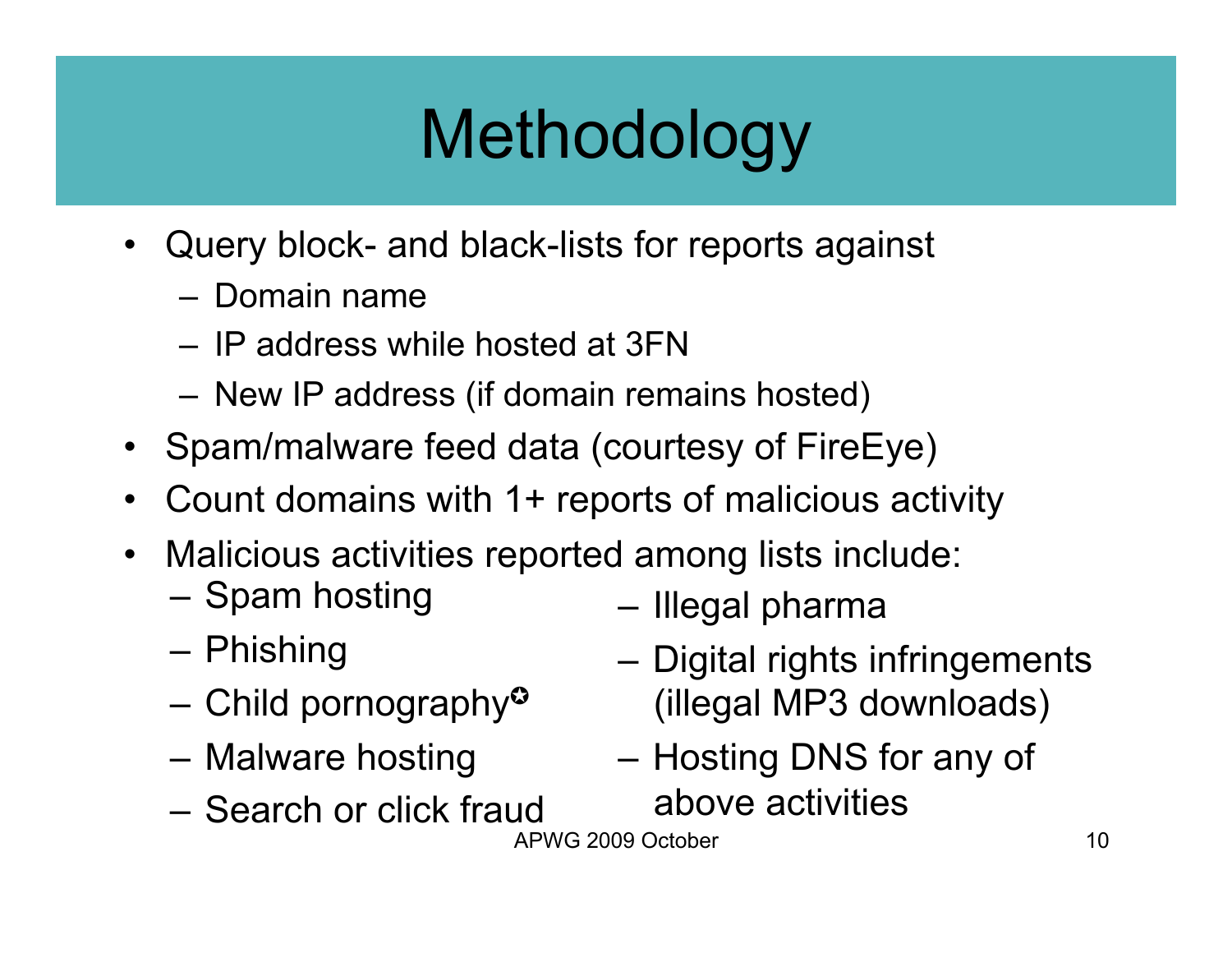# Reporting tools used

- SpamAssassin's Rules Emporium (SURBL+ checker) www.rulesemporium.com/
- RobTex Swiss Army Knife (RBL and DNS checks) www.robtex.com/
- Malware Domain List www.malwaredomainlist.com/
- Borderware (WatchGuard) Reputation Authority www.reputationauthority.org
- McAfee SiteAdvisor www.siteadvisor.com/
- Google Safe Browsing for Malware www.google.com/safebrowsing/diagnostic?site=<domain>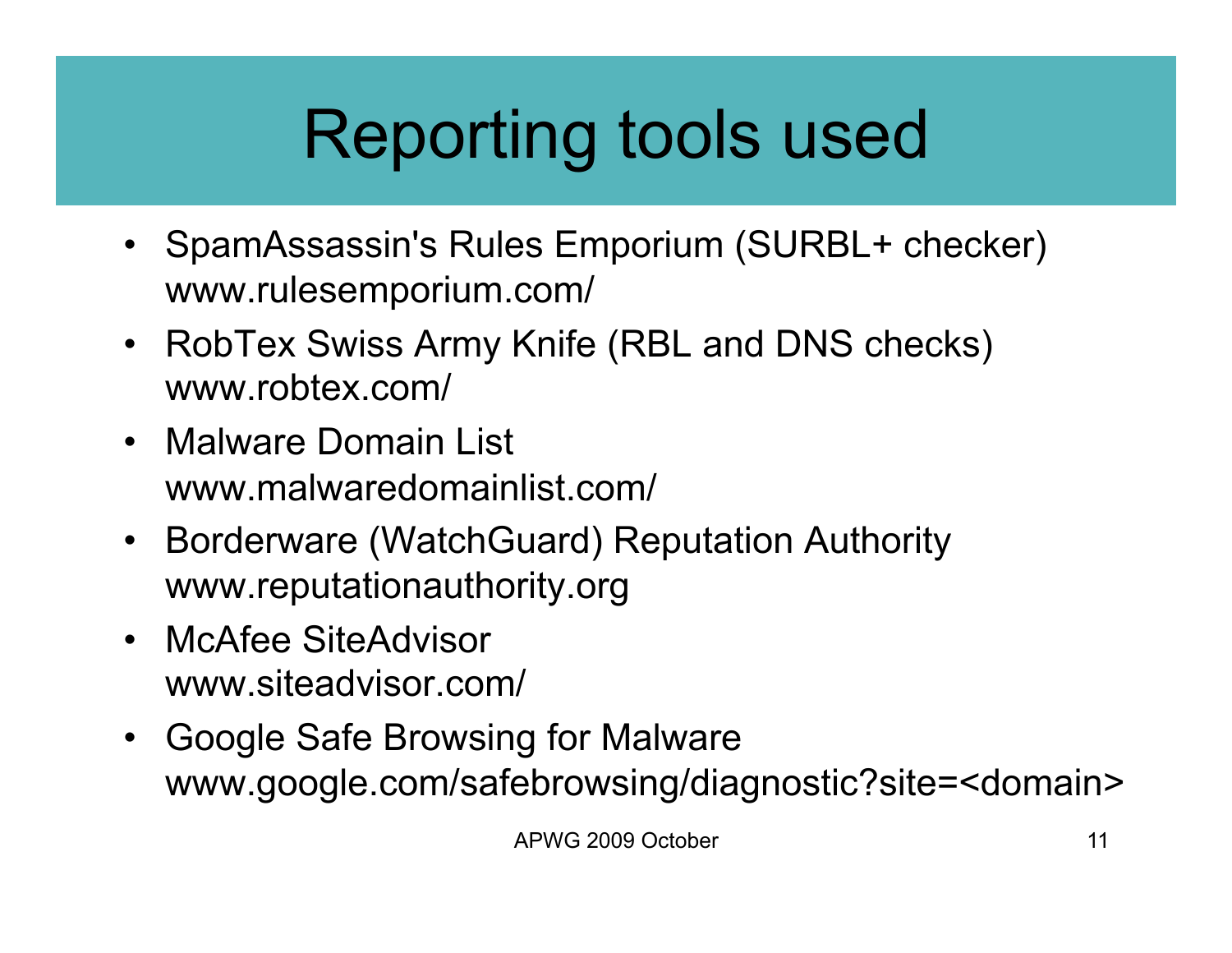## Block- and black-lists consulted

- sbl-xbl.spamhaus.org
- spam.dnsbl.sorbs.net
- Project Honeypot
- b.barracudacentral.org
- dnsbl-2.uceprotect.net
- dnsbl-3.uceprotect.net
- no-more-funn.moensted.dk
- dnsbl.sorbs.net
- ips.backscatterer.org
- web.dnsbl.sorbs.net
- spam.dnsbl.sorbs.net
- sbl.spamhaus.org
- ivmSIP24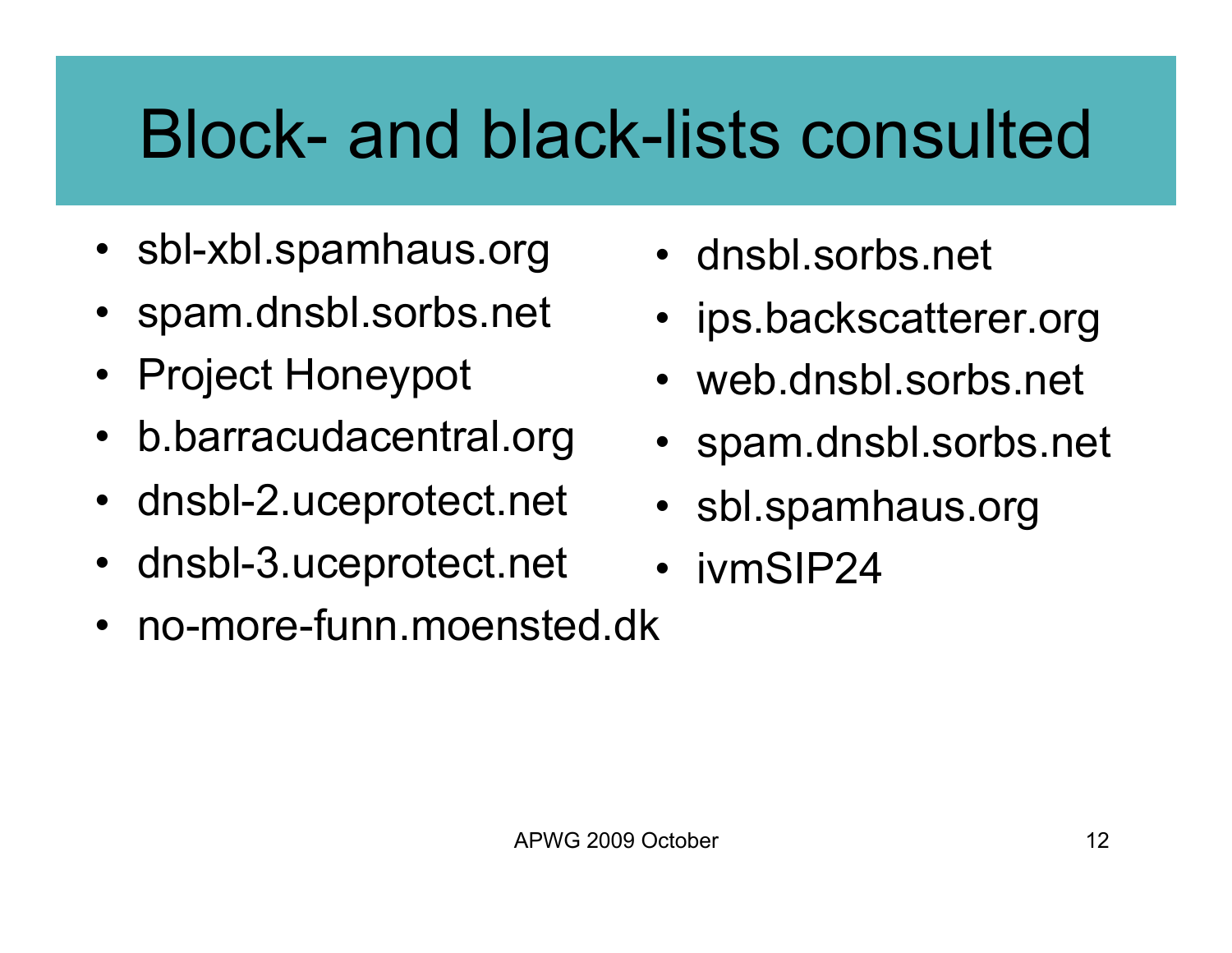#### How many "3FN" domains with private domain registrations are reported as hosting criminal or malicious content?

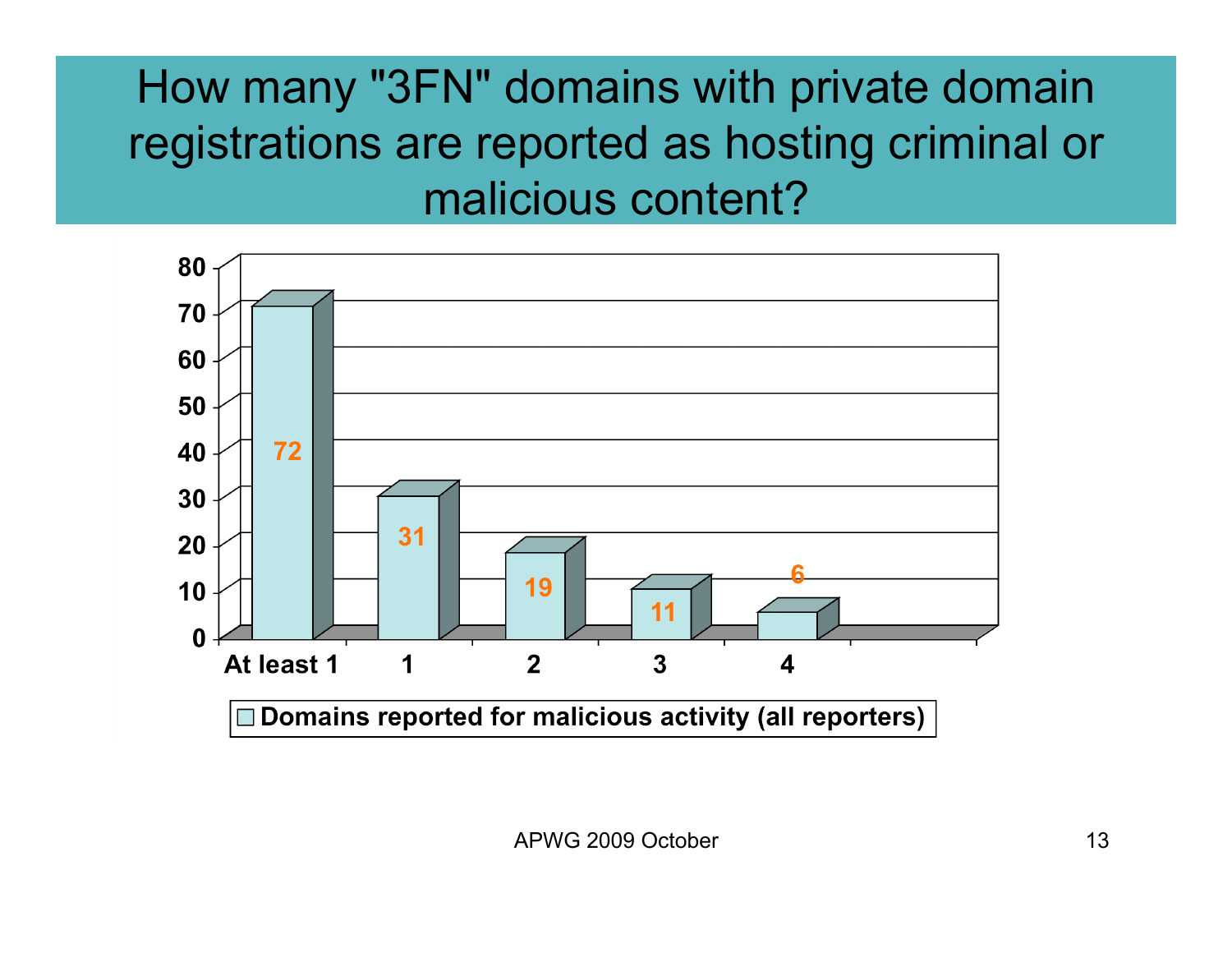#### How many "3FN" domains with private domain registrations host commercial content?

- For this study, commercial content is defined as a having one or more properties
	- Access to site content is "for fee"
	- Products are sold at the site or promoted using email hosted from the domain or using URLs that direct visitors to the site
	- Site is supported through PPC, link, search, or other advertising
- Methodology for determining if content is commercial
	- Use search, search optimization, analytics and info sites
		- About US, Alexa, Domain Tools, SEO Browser, Wayback Machine
	- Visits to web sites, web site archives, or thumbnail views
		- In some cases, visits performed by FireEye
- All 3FN domains determined to be commercial sites using this methodology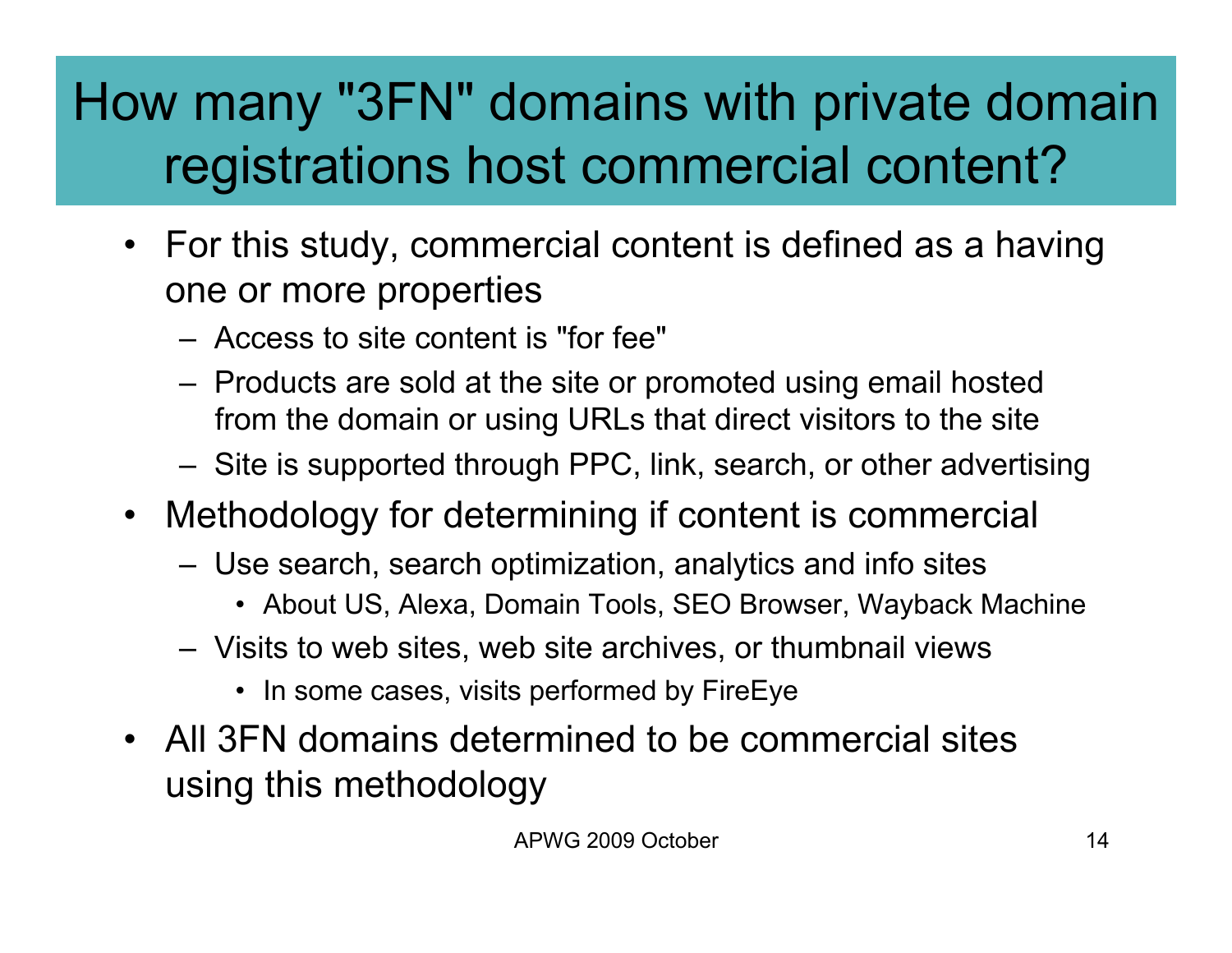# Findings

- By applying data from multiple public resources one can determine with reasonable certainty whether a domain
	- Is registered using a private domain registration service
	- Is used for commercial purposes
	- Appears on public lists of "domains used to host or support malicious activity"
- The results used for this study are reproducible
- The methodology could be automated for larger samples
	- A larger, more general sample may show results are atypically high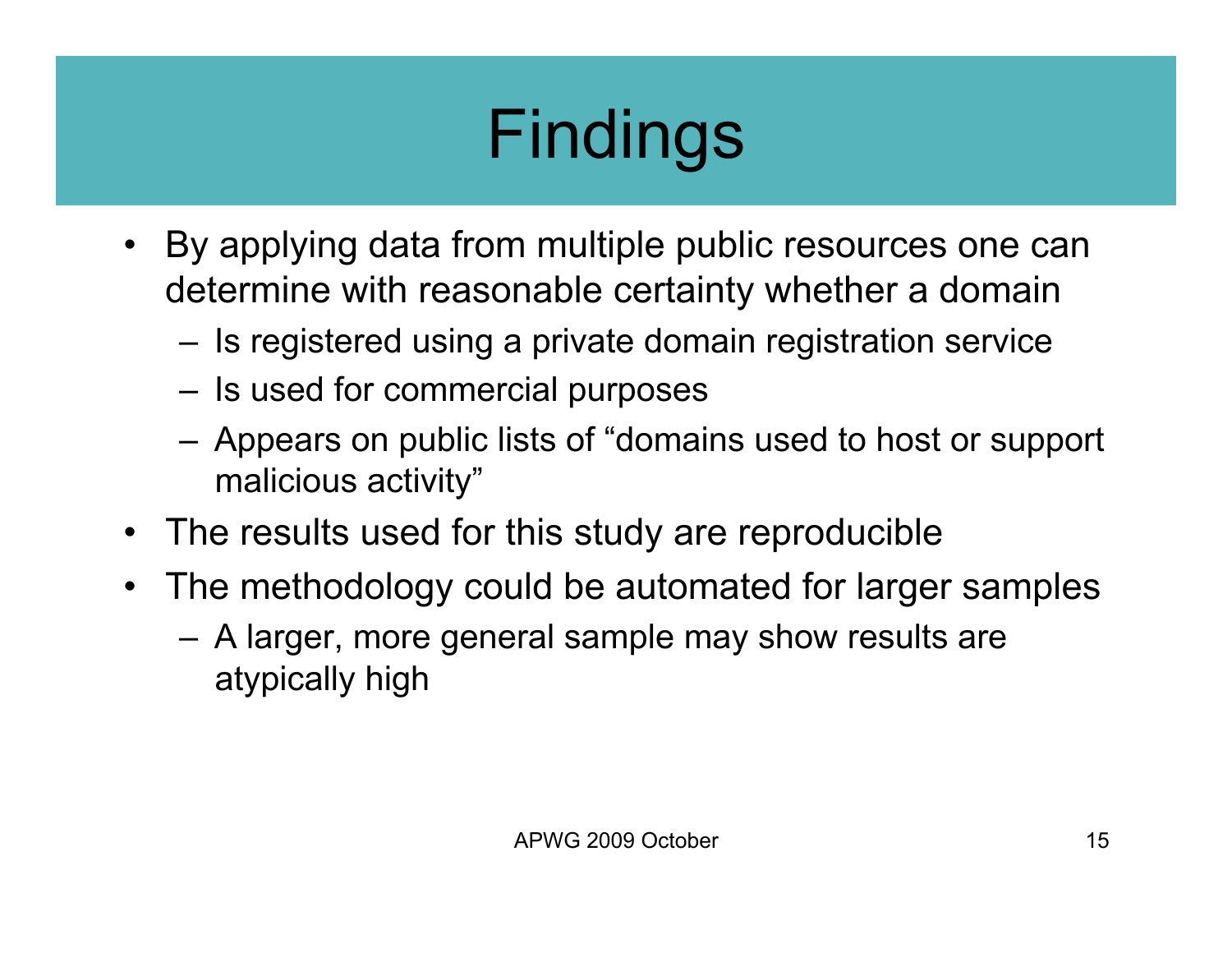# Findings

- Private domain registrations are used by registrants of domains who host commercial content
	- All 3FN sites determined to be commercial sites
	- Finding debunks myths regarding who uses private domain registrations
- Many private domain registration services are used
	- Sampling too small to make further conclusions
- Private domain registrations are used by registrants of domains that appear on public lists of "domains used to host or support malicious activity"
	- 49% of domains with private registrations hosted at 3FN were reported for 1+ *malicious* activity
	- 50% of domains with private registrations are commercial sites with no reports of malicious activity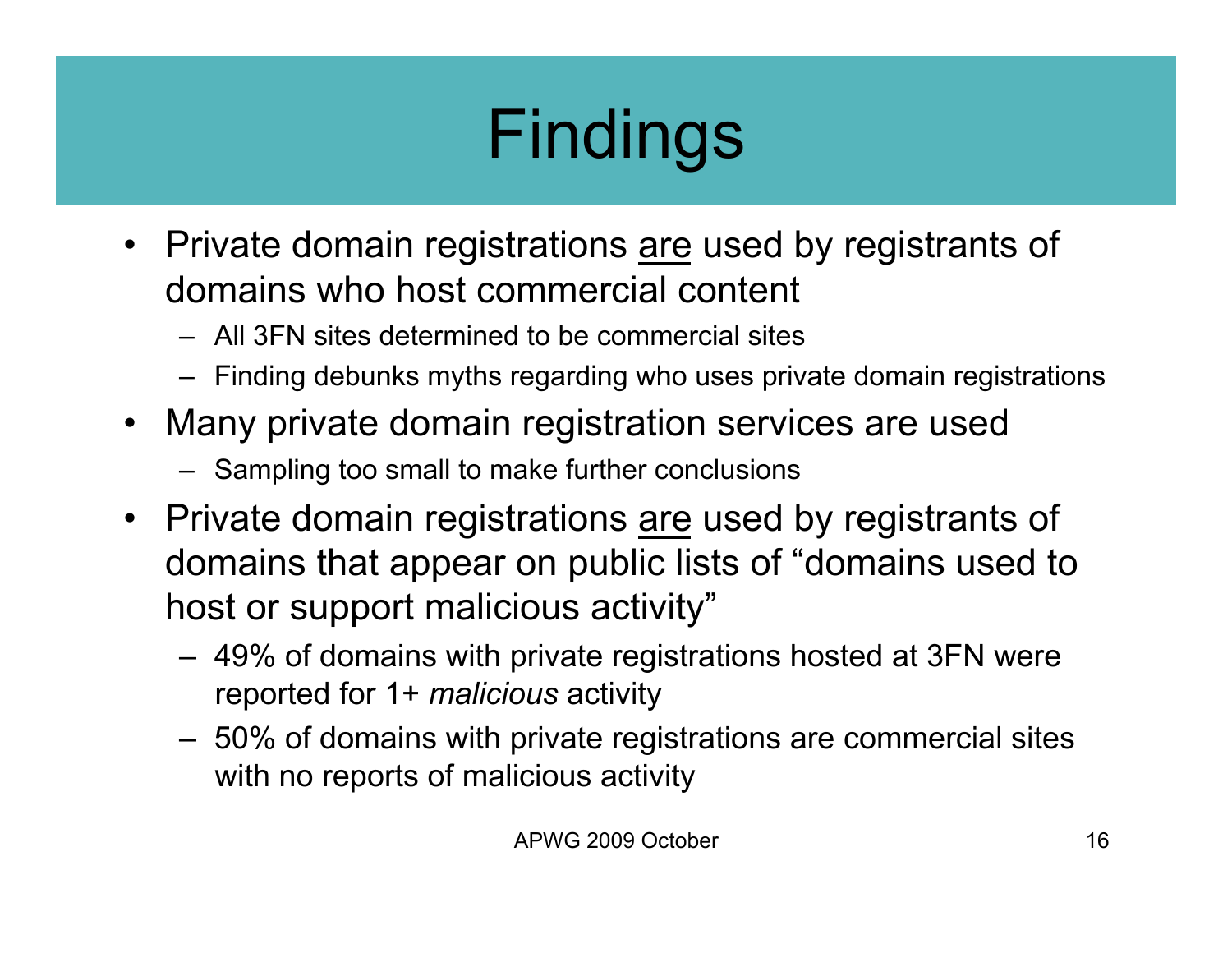#### Possible ways forward

- Guidelines for private domain registrations?
	- Exempt commercial use from private domain registration?
	- Should private registrations only protect privacy of individuals or parties operating legitimately with need for anonymity? (e.g., "rights advocacy" group)?
		- Are Telco "Caller ID" policies helpful here? (Provider can refuse if applicant cannot provide valid reason)
- Requirements for private registration?
	- Proof that party seeking protection satisfies guidelines for private registration?
	- Include suspension in Terms of Service for cases where abuse or misrepresentation is reported and confirmed?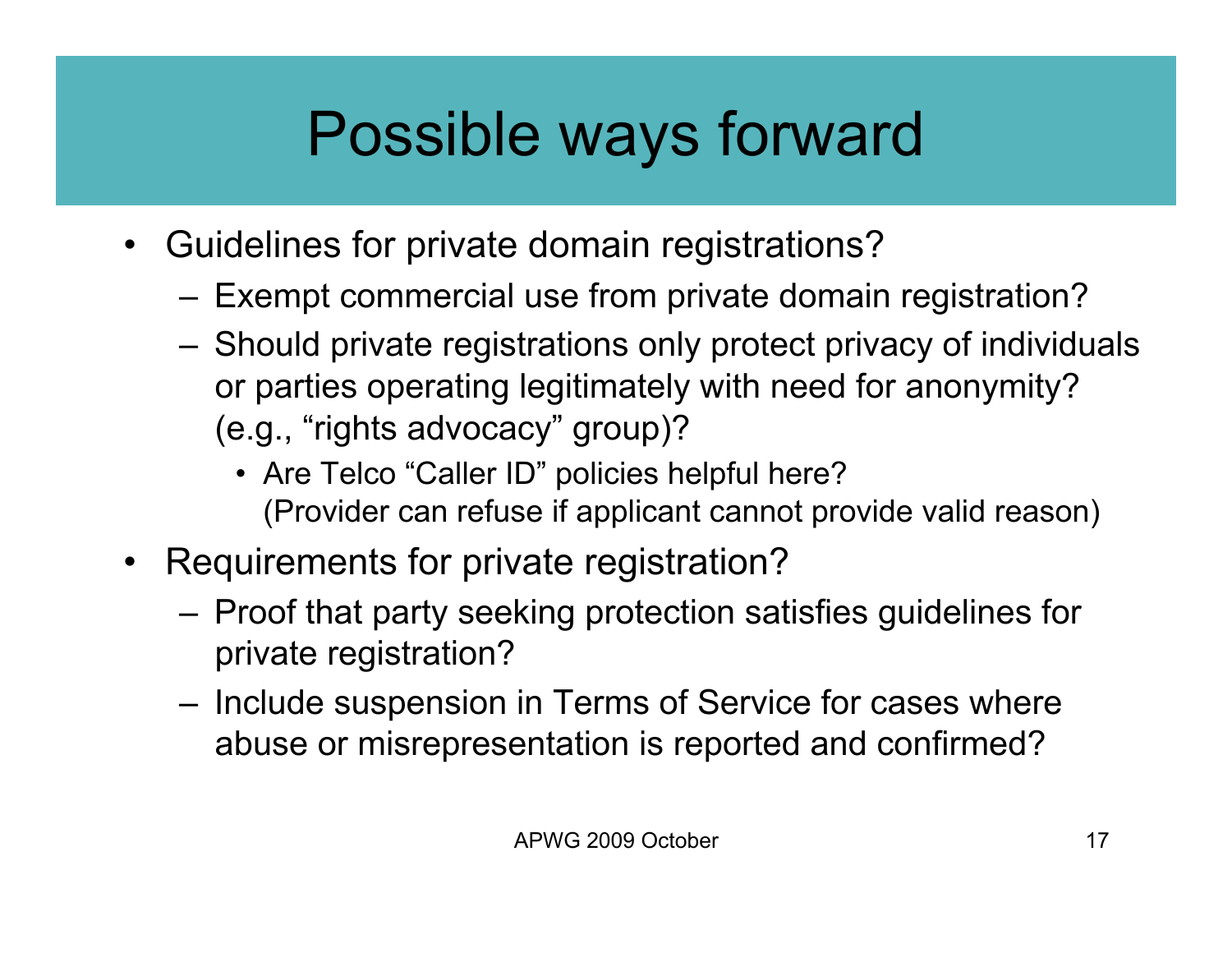## Next steps

- Study a statistically meaningful sample
	- Should (can) we assure a similar concentration of bad actors in the sample?
		- Other loci of alleged malicious activity not hard to find
	- What affect would a randomized sampling of domains have on findings?
		- Percentage of bad actors may change dramatically
		- Percentage of commercial actors may not change
- Present findings to ICANN community